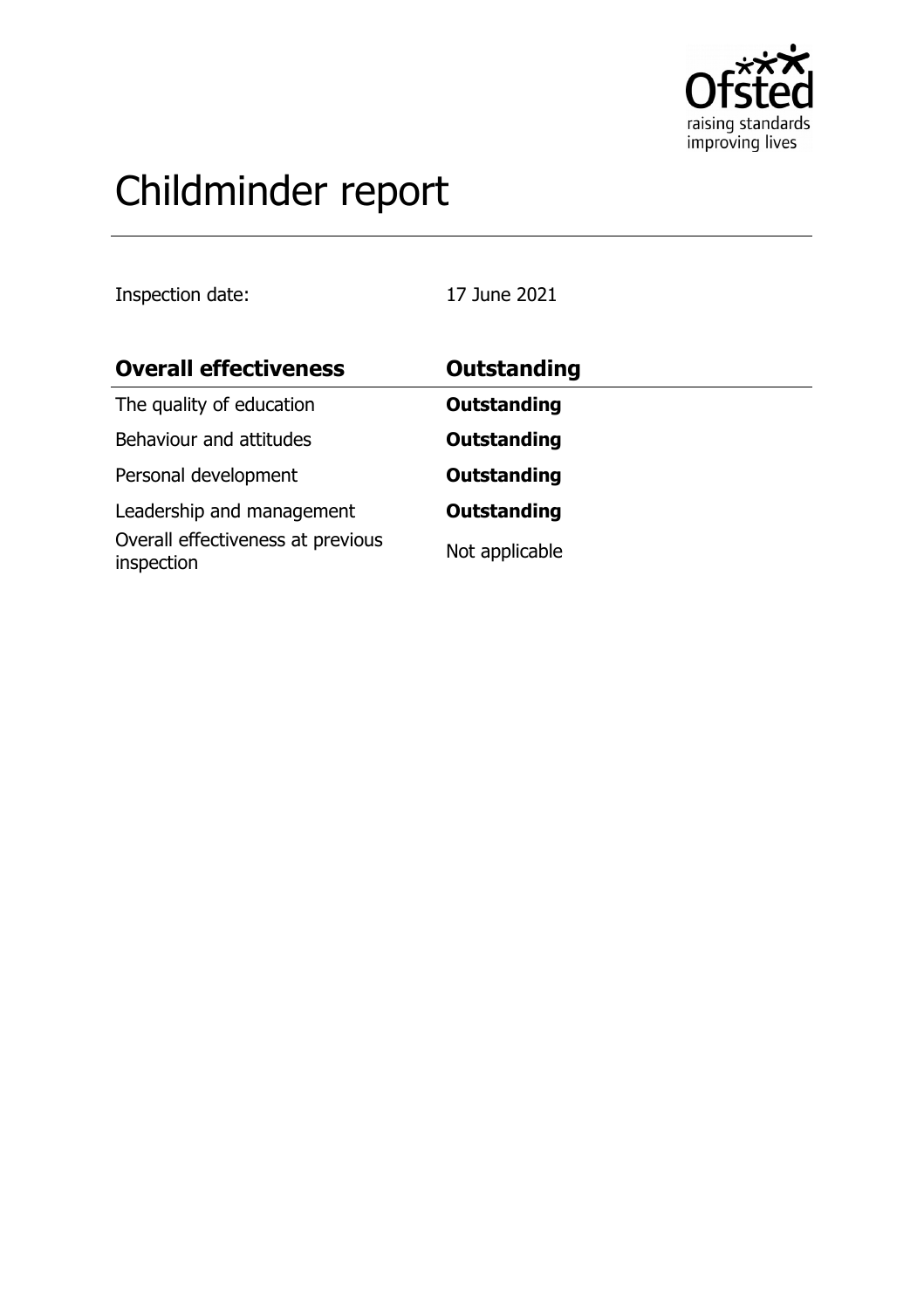

# **What is it like to attend this early years setting?**

#### **The provision is outstanding**

Children thrive in this inspiring environment. They benefit from spending plenty of time outdoors as they visit local parks, play areas and National Trust properties. At the childminder's house, the main learning area is the garden and the newly installed cabin, which is filled with exciting resources. For example, the children hunt for plastic minibeasts and numbers in a tray filled with green slime. They read the numbers and count the minibeasts. They learn new words, such as 'dragonfly' and discuss how many wings a butterfly has.

The children delight in the company of the childminder. She helps children attach scarves to their tops, which they say are wings. Children flutter their arms, jumping up and down pretending to be a butterfly. Children experience a wealth of learning opportunities. They grow strawberries in the garden and investigate to see if they have turned red. They learn to ride tricycles and then progress to riding a scooter when they are ready. Ralph, the family dog, joins children in the play areas. He is very much a part of the family and the children are content to be around him.

The childminder and her assistant know the children exceptionally well. They plan activities to follow the children's interests and to develop their emerging skills. For example, a new water course made from drainpipes has been added because the boys are enjoying building, rolling and water play. Children explore this with pleasure and they are deeply involved in their learning. They feel secure in the setting and make choices about how to use the resources and spaces available. All children make excellent progress. They learn in a calm, relaxed atmosphere. They demonstrate high levels of concentration and interest because the environment is so engaging and it is designed to reflect their interests. Children are happy here. They have become independent, curious learners who are well prepared for their next stages of learning.

### **What does the early years setting do well and what does it need to do better?**

- $\blacksquare$  The childminder is experienced, passionate and enthusiastic. She understands child development. She knows what individual children can do and what they need to do next. She uses assessment precisely to plan interesting activities for the children. Consequently, children are highly motivated and successful. They demonstrate pride in their achievements and make excellent progress in their learning.
- $\blacksquare$  The childminder and her assistant are skilful communicators They ask questions and give children plenty of time to answer and contribute to discussions. For example, when a child has his wellington boots on the wrong feet, the adult says, 'Look at your feet. Are your boots on right? Or wrong?' The child pauses, answers and then changes them over. Children are extremely confident when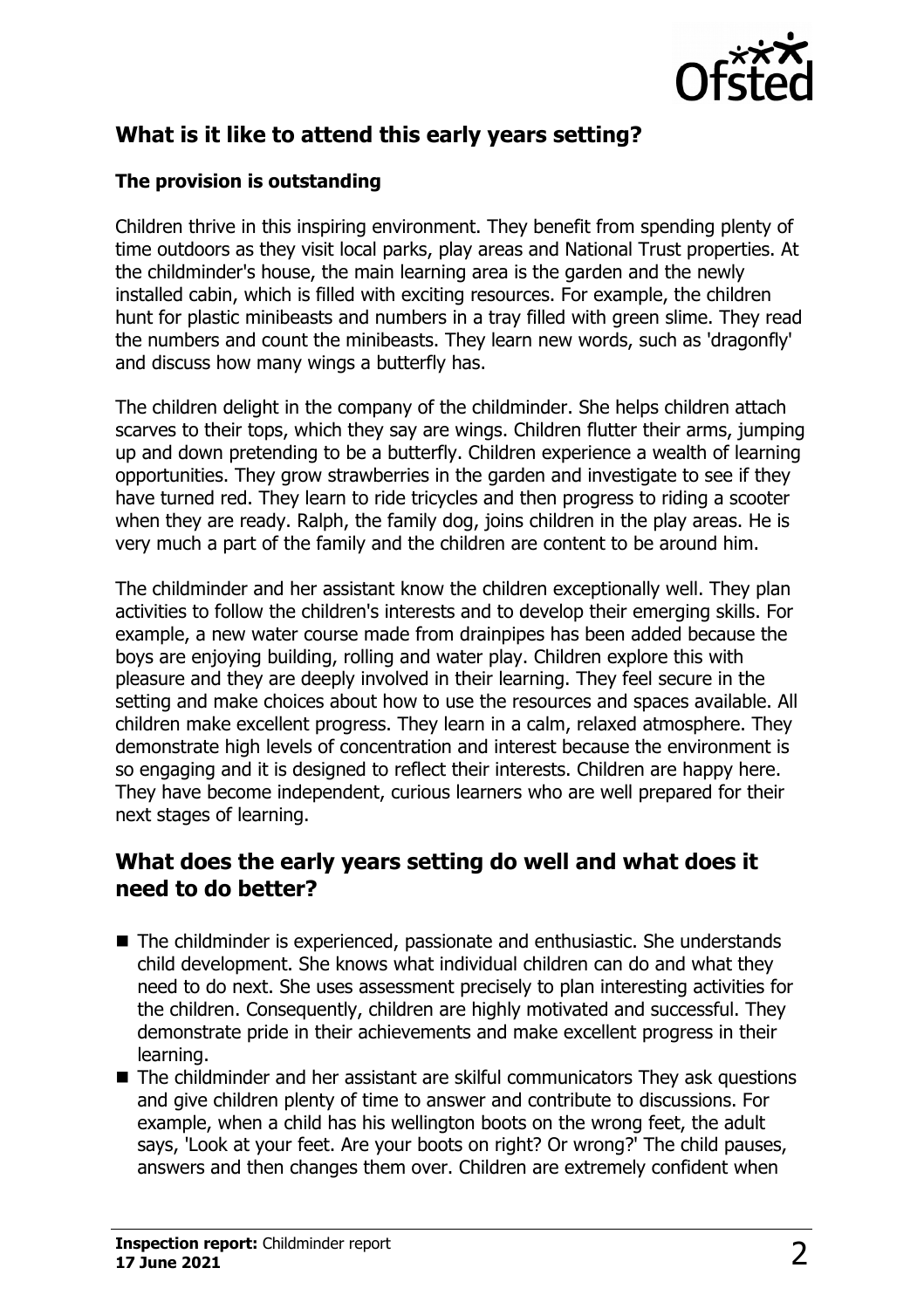

communicating with the adults and each other. They are learning new words and developing their thinking skills.

- $\blacksquare$  The childminder carefully plans the learning environment and it is filled with high-quality resources to support children's physical health and well-being. Children scoop and dig in the sand, climb the steps and slide down a slide, ride tricycles and scooters and jump in the soft play area. There is lots of space for the children to play and to explore. The layout of the outside area, including the cabin, creates a calm, relaxing atmosphere and children's behaviour is impeccable.
- $\blacksquare$  The childminder shares information daily with parents and they work together to help children meet their next steps in learning. Parents acknowledge how supportive the childminder is, saying that she goes 'over and above'. They often turn to her for support and advice. For example, children practise their writing at the setting and home, and parents are given advice about supporting their child to develop their pencil grip. This exceptional partnership working with parents helps the childminder to create personalized, targeted learning for each child.
- $\blacksquare$  The childminder provides many opportunities for children to improve their reading and writing skills. Books are scattered around the indoor and outdoor spaces. Children pick up books and take them to the childminder, who snuggles up to read with them. They listen with sustained concentration and demonstrate a real love for books. The childminder provides lots of equipment for writing and the children enjoy having a go. They practise their writing skills independently throughout the day. They draw pictures on the whiteboard outside and use chalks for mark making on the big chalkboard. Children are becoming competent readers and writers.
- $\blacksquare$  The childminder supports her assistant extremely well through supervision and training. Consequently, the assistant is now a confident early years practitioner. The childminder has robust systems in place for the continuous improvement of the setting. She uses research and her vast experience to strive for excellence in the environment and the quality of teaching. She invests in high-quality resources which are appealing to children. This sparks their imagination, curiosity and willingness to learn.

## **Safeguarding**

The arrangements for safeguarding are effective.

The childminder and assistant have a good understanding of their responsibilities to protect children from harm. They recognise the signs that may indicate that a child is at risk of harm and understand the procedures to be followed in the event of any concerns. Children play in a safe and secure environment, both indoors and outdoors. The childminder completes regular risk assessments to ensure that this is maintained. Risk assessments are completed for all outings. Both the childminder and assistant hold up-to-date first-aid qualifications.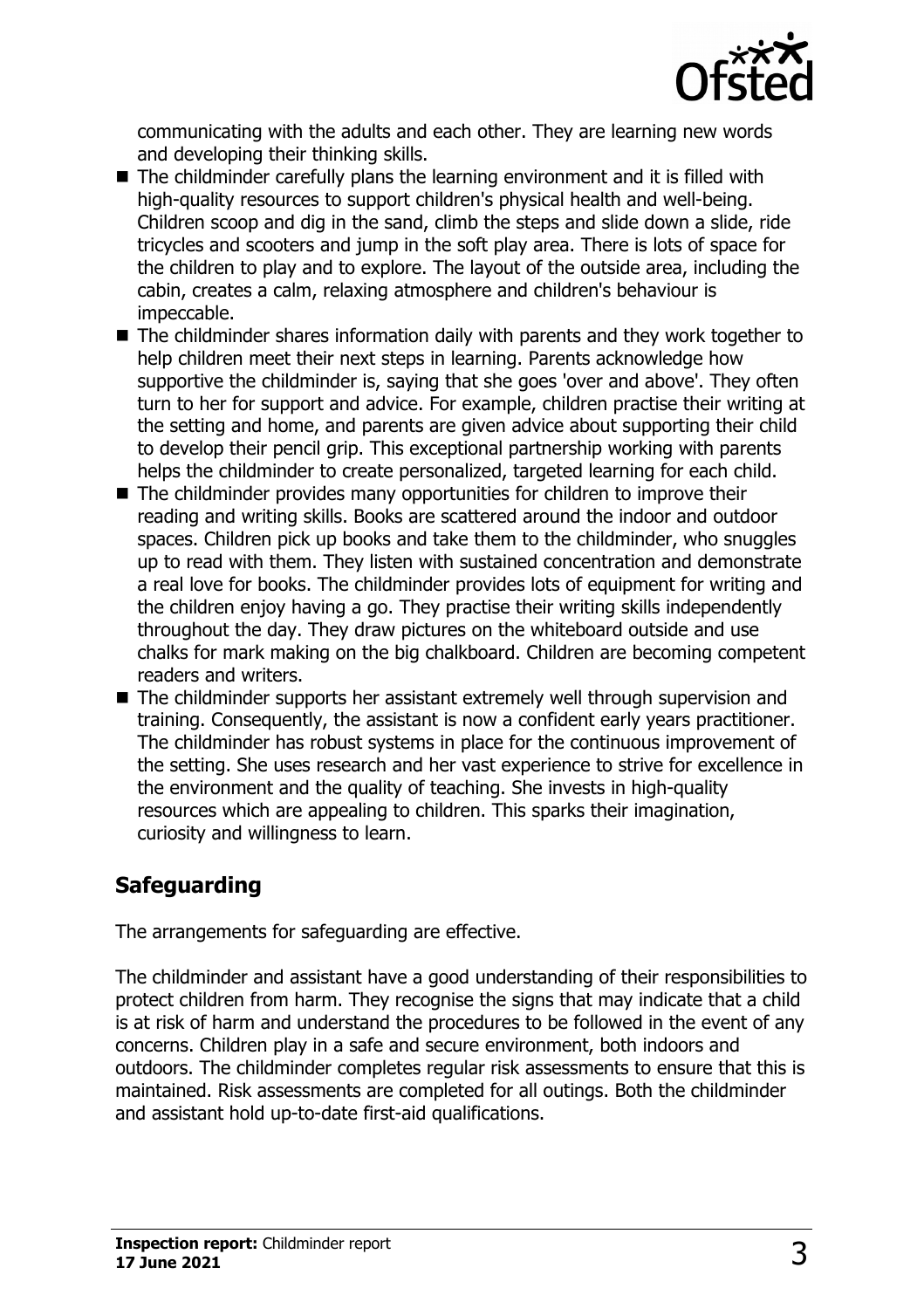

| <b>Setting details</b>                         |                                                        |
|------------------------------------------------|--------------------------------------------------------|
| Unique reference number                        | EY553610                                               |
| <b>Local authority</b>                         | Wolverhampton                                          |
| <b>Inspection number</b>                       | 10174973                                               |
| <b>Type of provision</b>                       | Childminder                                            |
| <b>Registers</b>                               | Early Years Register, Compulsory Childcare<br>Register |
| Day care type                                  | Childminder                                            |
| Age range of children at time of<br>inspection | $1$ to $4$                                             |
| <b>Total number of places</b>                  | 7                                                      |
| Number of children on roll                     | 7                                                      |
| Date of previous inspection                    | Not applicable                                         |

## **Information about this early years setting**

The childminder registered in 2018 and lives in Wolverhampton. She operates all year round from 7.30am to 6pm, Monday to Friday, except for bank holidays and family holidays. The childminder holds an appropriate qualification at level 3 and employs an assistant. She provides funded early education for two- and three-yearold children.

# **Information about this inspection**

**Inspector** Denise Daley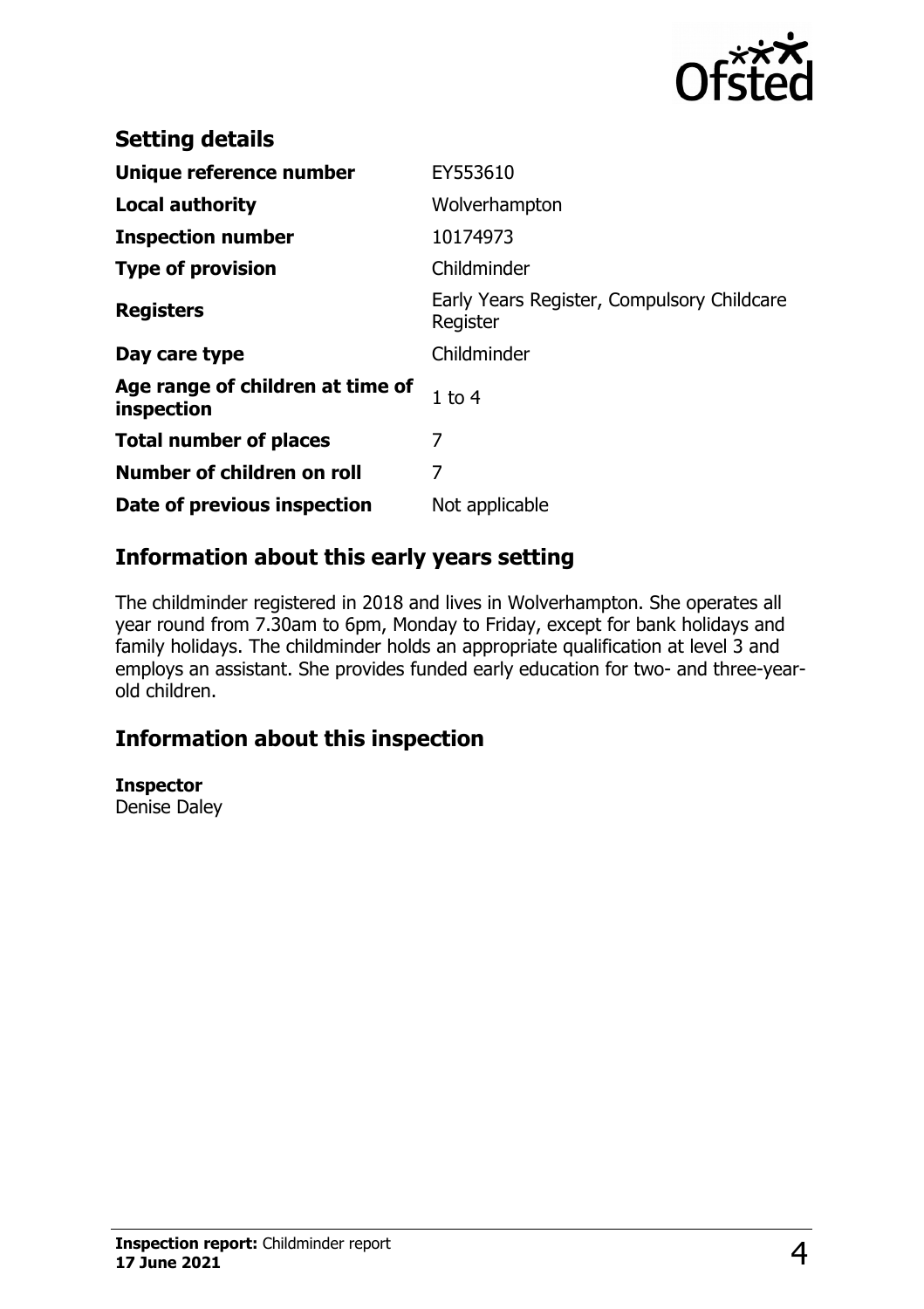

#### **Inspection activities**

- $\blacksquare$  This was the first routine inspection the setting received since COVID-19 (coronavirus) pandemic began. The inspector discussed the impact of the pandemic with the setting and has taken that into account in the evaluation of the setting.
- The inspector completed a walk around all the children's care and learning areas to understand the curriculum intent and delivery.
- The inspector talked to a parent and looked at written feedback from several parents to get their views.
- $\blacksquare$  The inspector held discussions with the childminder and her assistant and spoke to children at appropriate times throughout the inspection.
- The inspector looked at documentation to determine the suitability and safety of persons working with the children and living in the household.
- $\blacksquare$  The inspector observed a range of activities and evaluated one of these with the childminder.

We carried out this inspection under sections 49 and 50 of the Childcare Act 2006 on the quality and standards of provision that is registered on the Early Years Register. The registered person must ensure that this provision complies with the statutory framework for children's learning, development and care, known as the early years foundation stage.

If you are not happy with the inspection or the report, you can [complain to Ofsted.](http://www.gov.uk/complain-ofsted-report)